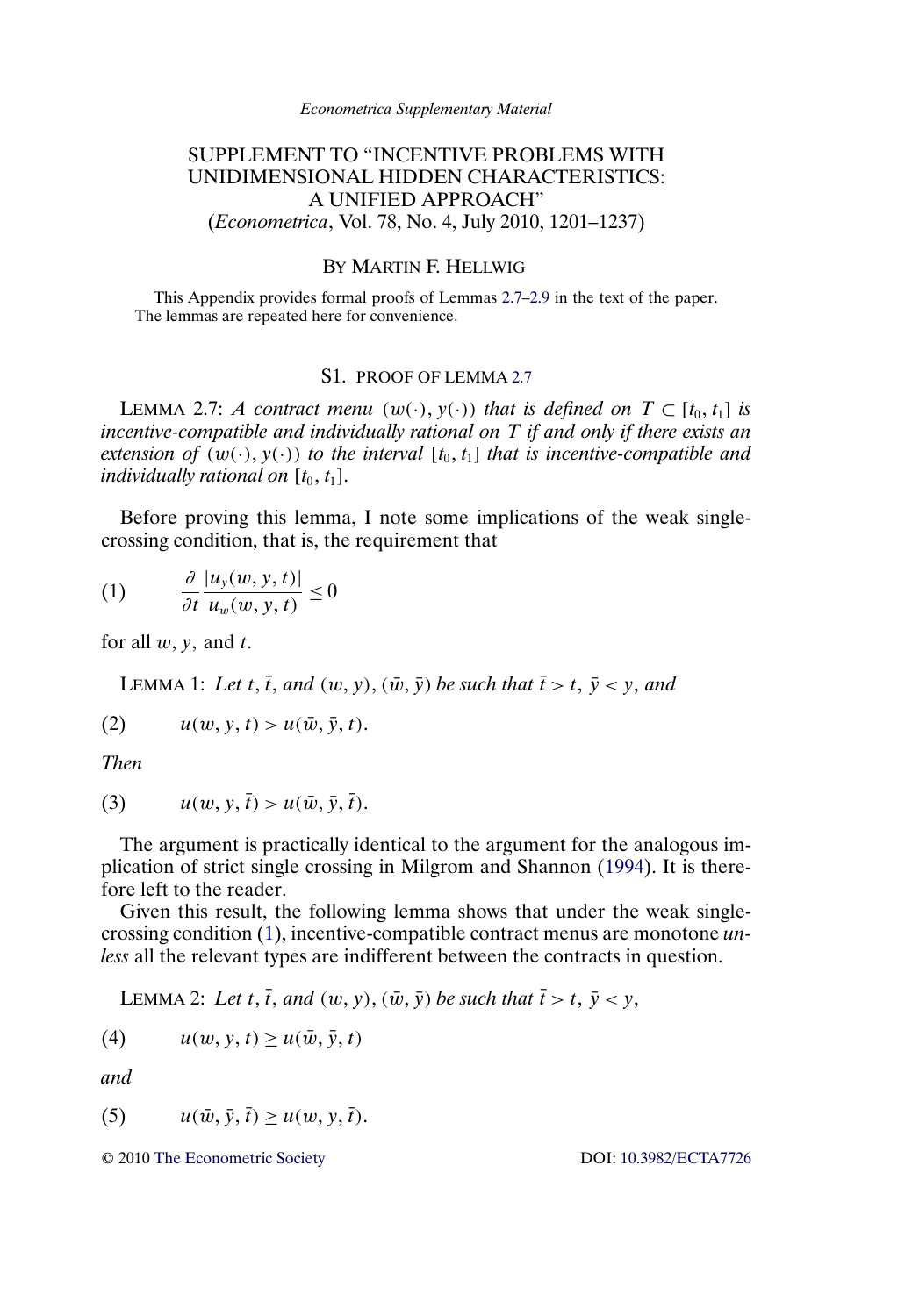*Then*

(6) 
$$
u(\bar{w}, \bar{y}, t') = u(w, y, t')
$$

*for all*  $t' \in [t, \overline{t}]$ , that is, all types between t and  $\overline{t}$  are indifferent between the con*tracts*  $(w, y)$  *and*  $(\bar{w}, \bar{y})$ .

PROOF: By Lemma [1,](#page-0-0)  $y > \bar{y}$  and [\(4\)](#page-0-0) imply  $u(w + \varepsilon, y, t') > u(\bar{w}, \bar{y}, t')$  for all  $t' \in [t, \bar{t}]$  and all  $\varepsilon > 0$ , hence,

$$
(7) \qquad u(w, y, t') \ge u(\bar{w}, \bar{y}, t')
$$

for all  $t' \in [t, \bar{t}]$ . Similarly,  $y > \bar{y}$  and [\(5\)](#page-0-0) imply

$$
(8) \qquad u(\bar{w}, \bar{y}, t') \ge u(w, y, t')
$$

for all  $t' \in [t, \bar{t}]$ . (6) follows immediately.  $Q.E.D.$ 

LEMMA 3: *A contract menu*  $(w(\cdot), y(\cdot))$  *that is defined on a set*  $X \subset [t_0, t_1]$  *is incentive-compatible on X if and only if, for any*  $t \in X$  *and*  $\overline{t} \in X$  *such that*  $(t, \overline{t}) \cap$  $X = \emptyset$ , there exists an extension of  $(w(\cdot), y(\cdot))$  to  $X \cup (t, \overline{t})$  that is incentive*compatible on*  $X \cup (t, \overline{t})$ .

PROOF: The if part of the lemma is trivial. To prove the only if part, let  $X \subset$ [ $t_0, t_1$ ] and suppose that  $(w(\cdot), y(\cdot))$  is incentive-compatible on X. Let  $t \in X$ and  $\bar{t}$  ∈ X be such that  $(\bar{t}, \bar{t})$  ∩  $X = \emptyset$ . Incentive compatibility of  $(w(\cdot), y(\cdot))$  on  $X$  implies that

$$
(9) \qquad u(w(\underline{t}), y(\underline{t}), \underline{t}) \ge u(w(\overline{t}), y(\overline{t}), \underline{t})
$$

and

(10) 
$$
u(w(\overline{t}), y(\overline{t}), \overline{t}) \geq u(w(\underline{t}), y(\underline{t}), \overline{t}).
$$

Because *u* is continuous, there exists  $\hat{t} \in [t, \bar{t}]$  such that

(11) 
$$
u(w(\underline{t}), y(\underline{t}), \hat{t}) = u(w(\bar{t}), y(\bar{t}), \hat{t}).
$$

Extend  $w(\cdot)$  and  $y(\cdot)$  to the interval  $(t, \bar{t})$  by setting

(12) 
$$
(w(t), y(t)) = (w(\underline{t}), y(\underline{t})) \text{ for } t \in (\underline{t}, \hat{t}),
$$

(13) 
$$
(w(t), y(t)) = (w(\bar{t}), y(\bar{t})) \text{ for } t \in (\hat{t}, \bar{t}),
$$

and

(14) 
$$
(w(\hat{t}), y(\hat{t})) = (w(\bar{t}), y(\bar{t}))
$$
 if  $\hat{t} > \underline{t}$ .

<span id="page-1-0"></span>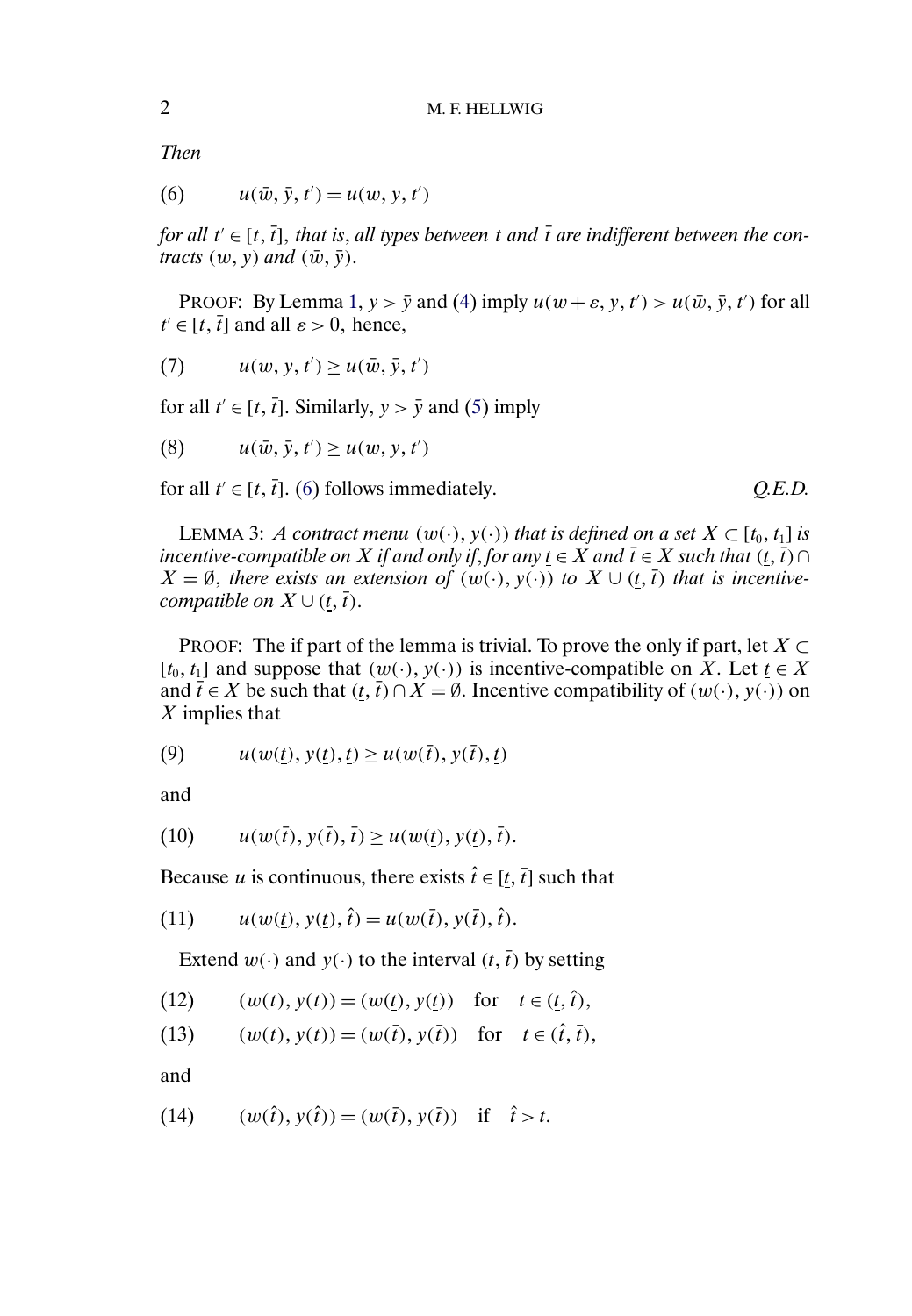To prove that the extended contract menu is incentive-compatible, I first note that if  $y(\bar{t}) \ge y(t)$ , then Lemma [1](#page-0-0) and [\(11\)](#page-1-0) imply

(15) 
$$
u(w(t), y(t), t) \ge u(w(\bar{t}), y(\bar{t}), t)
$$

for all  $t \in (t, \hat{t}]$  and

(16) 
$$
u(w(\bar{t}), y(\bar{t}), t) \ge u(w(\underline{t}), y(\underline{t}), t)
$$

for all  $t \in [\hat{t}, \overline{t}]$ . If  $y(\overline{t}) < y(\underline{t})$ , these same inequalities follow from Lemma [2;](#page-0-0) indeed, in this case, (15) and (16) must hold as equations for all  $t \in [\underline{t}, \overline{t}]$ .

Consider the incentive compatibility condition

$$
(17) \qquad u(w(t), y(t), t) \ge u(w(t'), y(t'), t)
$$

for  $t \in [t, \bar{t}]$  and  $t' \in X$  satisfying  $y(t') \leq y(t)$ . Incentive compatibility of  $(w(\cdot), y(\cdot))$  on X implies that

(18) 
$$
u(w(\underline{t}), y(\underline{t}), \underline{t}) \ge u(w(t'), y(t'), \underline{t})
$$

for all  $t' \in X \cap [t_0, t)$ . By Lemma [1,](#page-0-0) it follows that

(19) 
$$
u(w(t), y(t), t) \ge u(w(t'), y(t'), t)
$$

for all  $t \in [t, \bar{t}]$ . By [\(12\)](#page-1-0)–[\(14\)](#page-1-0) and (15), it follows that

(20) 
$$
u(w(t), y(t), t) \ge u(w(t'), y(t'), t).
$$

A precisely symmetric argument shows that (20) must also hold for  $t \in [t, \bar{t}]$ and  $t' \in X$  satisfying  $y(t') \leq y(\bar{t})$ .

For  $t' \in X$  satisfying  $y(t) < y(t') < y(\bar{t})$ , Lemma [2](#page-0-0) implies that

(21) 
$$
u(w(t), y(t), t) = u(w(t'), y(t'), t)
$$

if  $t' < t$  and

(22) 
$$
u(w(\bar{t}), y(\bar{t}), \bar{t}) = u(w(\underline{t}), y(\underline{t}), \bar{t})
$$

if  $t' > \overline{t}$ . In either case, one again obtains (20) for all  $t \in [\underline{t}, \overline{t}]$ .

For  $t \in X$  and  $t' \in X \cup (t, \overline{t})$ , the validity of (17) follows trivially from the incentive compatibility of  $(w(\cdot), y(\cdot))$  on X and the observation that the extension of the domain of the contract menu to  $X \cup (t, \bar{t})$  has not changed its range. *Q.E.D.*

PROOF OF LEMMA [2.7:](#page-0-0) The if part of the lemma is trivial. To prove the only if part, observe that the set  $[t_0, t_1] \setminus T$  can be represented as a countable union of open intervals  $I_1, I_2, \ldots$  If one applies Lemma [3](#page-1-0) successively, with  $X_1 = T$ ,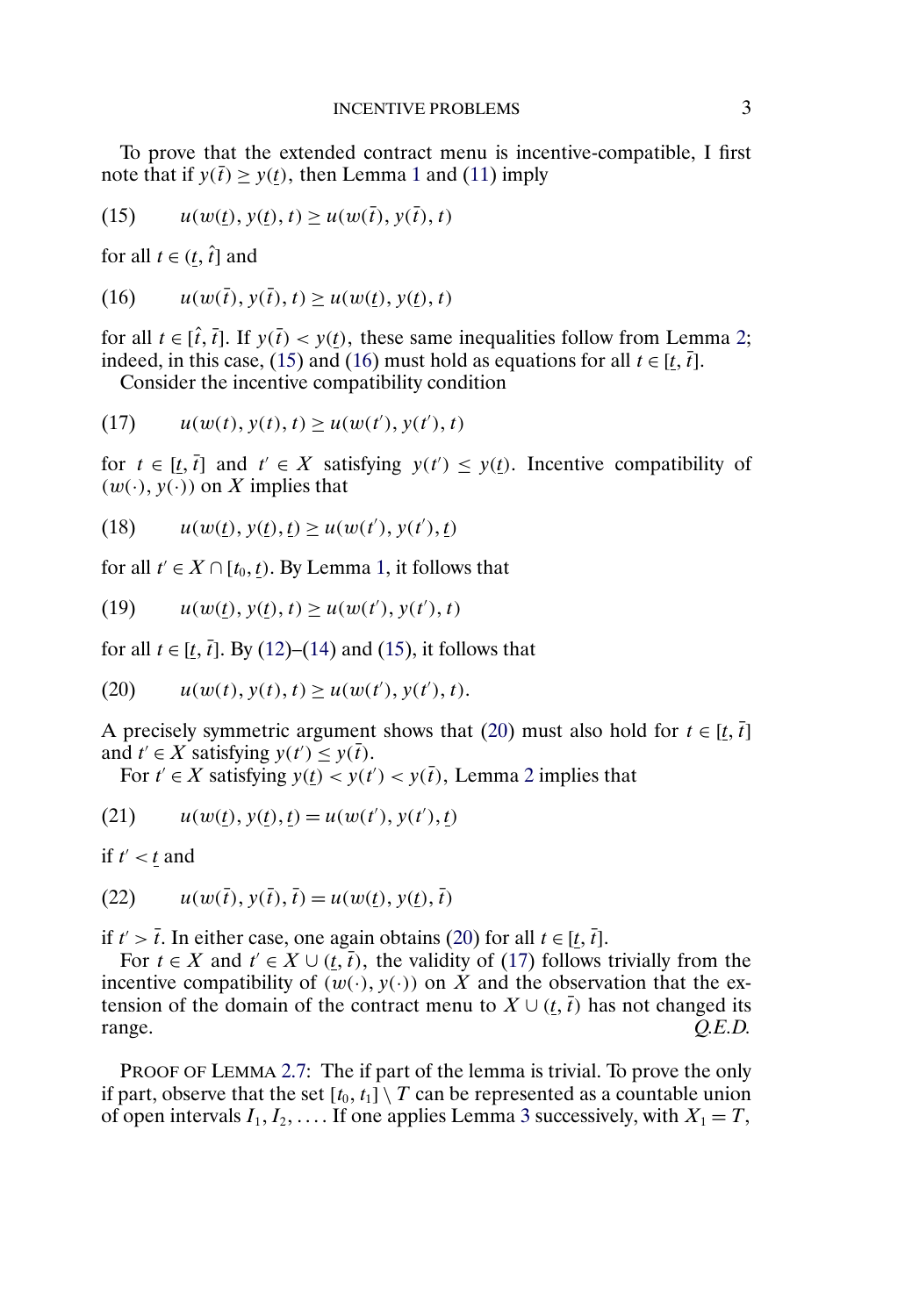$(t_1, \bar{t}_1) = I_1, X_2 = T \cup I_1, (t_2, \bar{t}_2) = I_2$ , and so forth, then, in the limit, one obtains an extension of  $(w(\cdot), y(\cdot))$  that is incentive-compatible on  $[t_0, t_1]$ .

To prove that this extended contract menu is also individually rational, one notes that, because  $t_0 \in T$ , the contract  $(w(t_0), y(t_0))$  that is assigned to the lowest type has not been changed. By the individual rationality of the original contract menu,  $u(w(t_0), y(t_0), t_0) \ge 0 = u(0, 0, t_0)$ . By Lemma [1,](#page-0-0) it follows that  $u(w(t_0), y(t_0), t) \ge u(0, 0, t) = 0$  for any  $t > t_0$ . By incentive compatibility, one also has  $u(w(t), y(t), t) \ge u(w(t_0), y(t_0), t)$ , hence,  $u(w(t), y(t), t)$  $t \geq 0.$  Q.E.D.

### S2. PROOF OF LEMMA 2.8

LEMMA 2.8: A nondecreasing contract menu  $(w(\cdot), y(\cdot))$  is incentive-compatible and individually rational on  $[t_0, t_1]$  if and only if the induced indirect utility *function* v(·) *satisfies the integral equation*

(23) 
$$
v(t) = v(t_0) + \int_{t_0}^t u_t(w(\tau), y(\tau), \tau) d\tau
$$

*for*  $t \in [t_0, t_1]$  *and*, *moreover*,

$$
(24) \qquad v(t_0) \geq 0.
$$

As mentioned in the text, Lemma 2.8 is little more than a slight generalization of the characterization result in Mirrlees [\(1976\)](#page-9-0).

LEMMA 4: If a contract menu  $(w(\cdot), y(\cdot))$  is nondecreasing and incentive- $\emph{compatible on}$  [ $t_0, t_1$ ], then the induced indirect utility function  $v(\cdot)$  satisfies

(25) 
$$
v(t) = v(t_0) + \int_{t_0}^t u_t(w(\tau), y(\tau), \tau) d\tau
$$

*for all*  $t \in [t_0, t_1]$ .

PROOF: The argument follows Baron and Myerson [\(1982\)](#page-9-0). For any t and  $\bar{t}$ , incentive compatibility implies

(26) 
$$
v(t) = u(w(t), y(t), t) \ge u(w(\bar{t}), y(\bar{t}), t)
$$

and

(27) 
$$
v(\bar{t}) = u(w(\bar{t}), y(\bar{t}), \bar{t}) \ge u(w(t), y(t), \bar{t}).
$$

<span id="page-3-0"></span>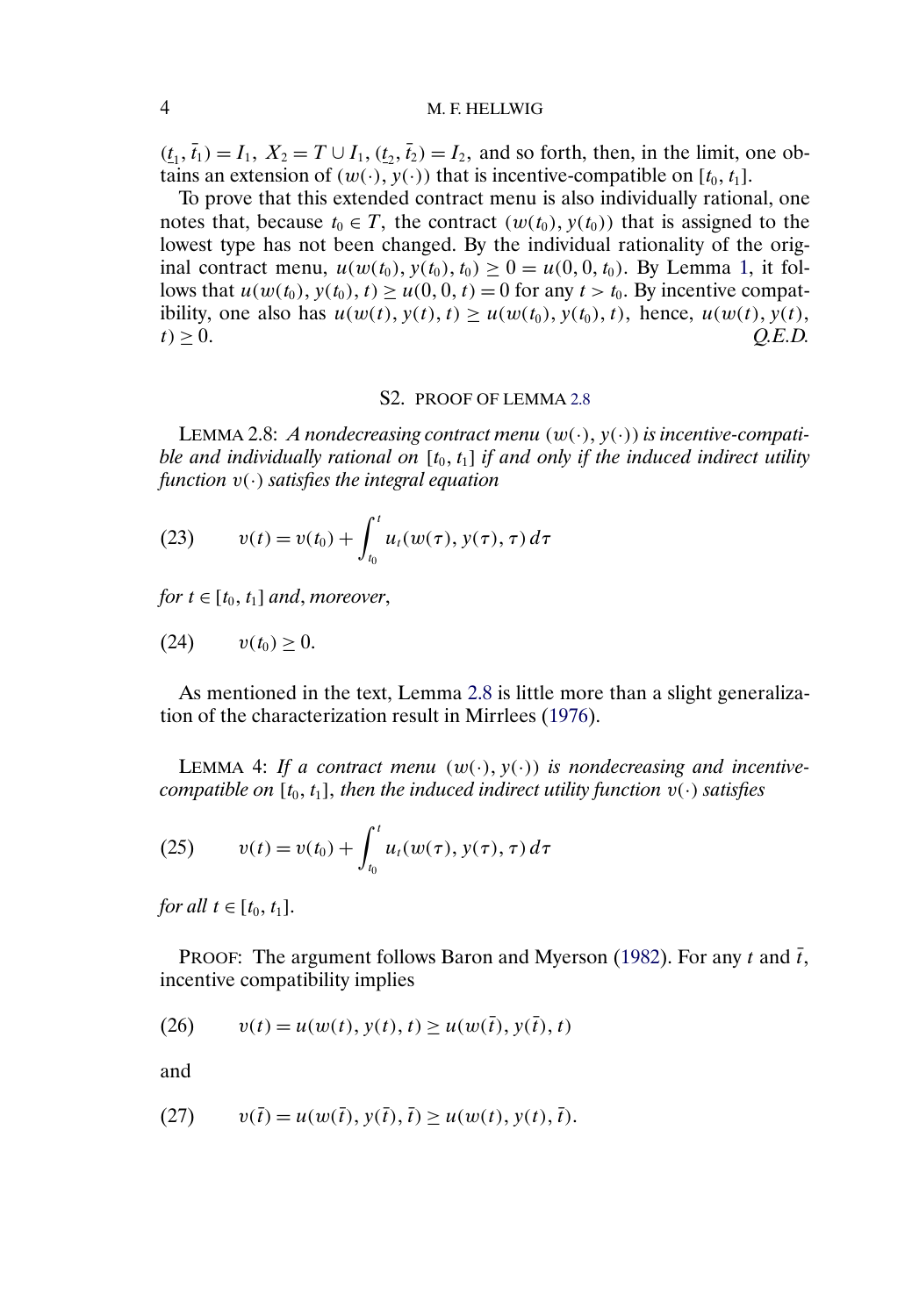<span id="page-4-0"></span>From [\(26\)](#page-3-0) and [\(27\)](#page-3-0), one obtains

(28) 
$$
u(w(t), y(t), t) - u(w(t), y(t), \overline{t})
$$

$$
\geq v(t) - v(\overline{t})
$$

$$
\geq u(w(\overline{t}), y(\overline{t}), t) - u(w(\overline{t}), y(\overline{t}), \overline{t}),
$$

hence

(29) 
$$
\frac{\int_{\overline{t}}^t u_t(w(t), y(t), \tau) d\tau}{t - \overline{t}} \geq \frac{v(t) - v(\overline{t})}{t - \overline{t}} \geq \frac{\int_{\overline{t}}^t u_t(w(\overline{t}), y(\overline{t}), \tau) d\tau}{t - \overline{t}}.
$$

Because  $u_t(\cdot, \cdot, \cdot)$  is continuous and, by monotonicity, the triples  $(w(t), y(t),$  $\tau$ ) and  $(w(\bar{t}), y(\bar{t}), \tau)$  belong to the compact set  $[0, w(t_1)] \times [0, y(t_1)] \times [t_0, t_1]$ , the integrands on both sides of (29) are uniformly bounded. The function  $v(\cdot)$ is therefore Lipschitz continuous, hence absolutely continuous on  $[t_0, t_1]$ .

If t is a continuity point of the contract menu  $(w(\cdot), y(\cdot))$  and if  $\bar{t}$  is close to  $t$ , then, by standard arguments, the right-hand side and the left-hand side of (29) are both approximately equal to  $u_t(w(t), y(t), t)$ . In this case, the (ordinary) derivative of  $v(\cdot)$  at t exists and is equal to  $u_t(w(t), y(t), t)$ . Because the nondecreasing function  $t \to (w(t), y(t))$  has at most countably many points of discontinuity, it follows that the function  $t \to u_t(w(t), y(t), t)$  is a Radon– Nikodym derivative for the absolutely continuous function  $v(\cdot)$ . The validity of (25) follows immediately. *O.E.D.* [\(25\)](#page-3-0) follows immediately.

LEMMA 5: If a contract menu  $(w(\cdot), y(\cdot))$  on an interval  $[t_0, t_1]$  is nondecreas*ing and the induced indirect utility function* v(·) *satisfies the integral equation* [\(25\)](#page-3-0), *then*  $(w(\cdot), y(\cdot))$  *is incentive-compatible on*  $[t_0, t_1]$ *.* 

PROOF: The argument follows Mirrlees [\(1976\)](#page-9-0); see also Appendix B in the online version of Hellwig [\(2007\)](#page-9-0). For any t and  $\bar{t}$ , [\(25\)](#page-3-0) implies

(30) 
$$
u(w(t), y(t), t) - u(w(\bar{t}), y(\bar{t}), \bar{t}) = \int_{\bar{t}}^{t} u_t(w(\tau), y(\tau), \tau) d\tau.
$$

Because the left-hand side of (30) is equal to

$$
\int_{\bar{i}}^{t} u_w(w(\tau), y(\tau), \tau) dw(\tau) + \int_{\bar{i}}^{t} u_y(w(\tau), y(\tau), \tau) dy(\tau) + \int_{\bar{i}}^{t} u_t(w(\tau), y(\tau), \tau) d\tau,
$$

it follows that

(31) 
$$
\int_{\bar{i}}^{t} u_w(w(\tau), y(\tau), \tau) dw(\tau) + \int_{\bar{i}}^{t} u_y(w(\tau), y(\tau), \tau) dy(\tau) = 0
$$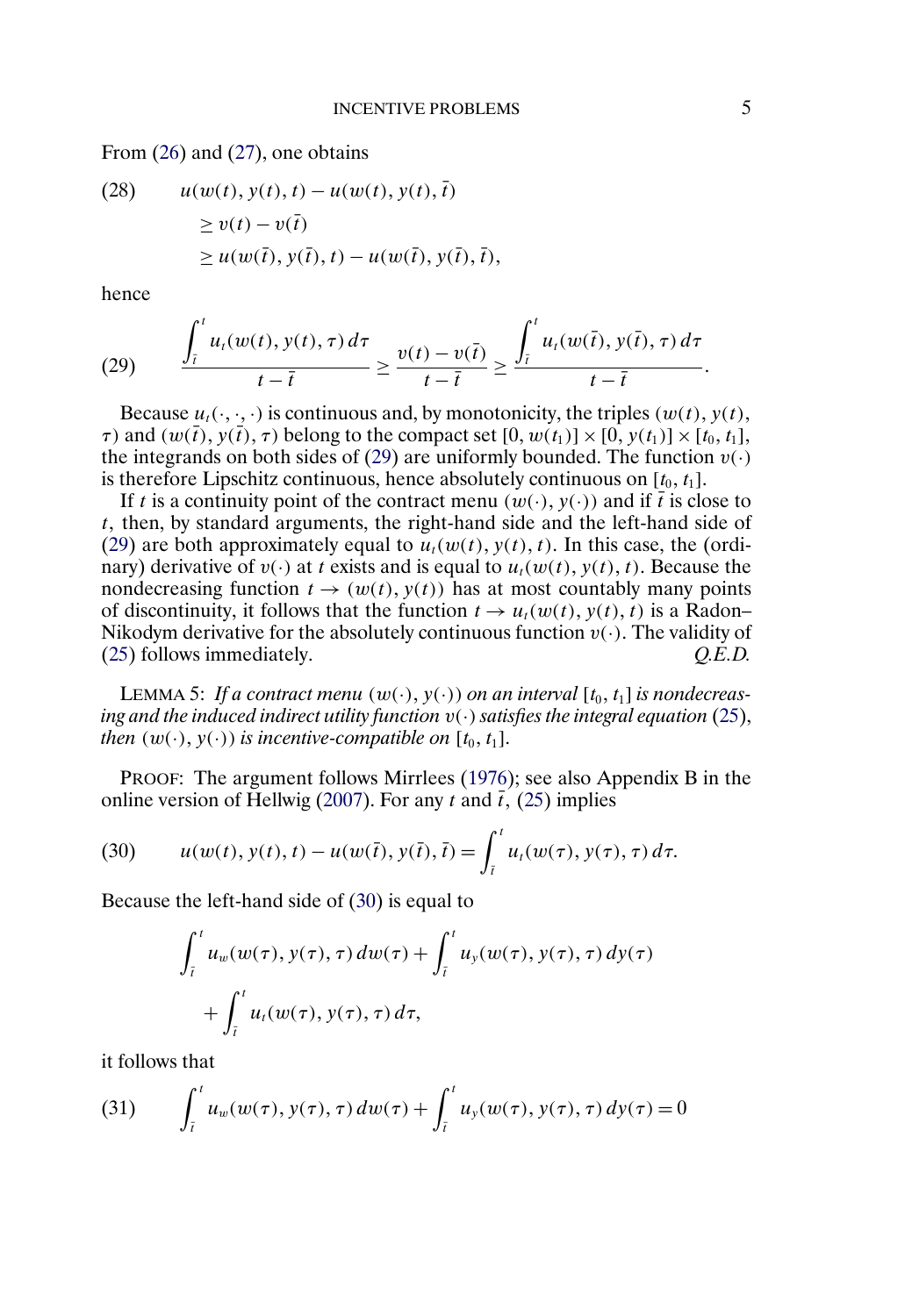for all  $t$  and  $\bar{t}$ . By standard arguments, it follows that, for every measurable function  $f$ , one has

(32) 
$$
\int_{t_0}^{t_1} f(\tau) u_w(w(\tau), y(\tau), \tau) dw(\tau) + \int_{t_0}^{t_1} f(\tau) u_y(w(\tau), y(\tau), \tau) dy(\tau) = 0.
$$

In particular, therefore,

(33) 
$$
\int_{\overline{t}}^{t} \chi(\tau, t) u_w(w(\tau), y(\tau), \tau) dw(\tau) + \int_{\overline{t}}^{t} \chi(\tau, t) u_y(w(\tau), y(\tau), \tau) dy(\tau) = 0
$$

for every  $\bar{t}$ ,  $t$ , and every measurable function  $\chi$ . If one sets

$$
\chi(\tau, t) = \frac{u_w(w(\tau), y(\tau), t)}{u_w(w(\tau), y(\tau), \tau)},
$$

one infers that

(34) 
$$
\int_{\bar{t}}^{t} u_{w}(w(\tau), y(\tau), t) dw(\tau) + \int_{\bar{t}}^{t} \frac{u_{w}(w(\tau), y(\tau), t)}{u_{w}(w(\tau), y(\tau), \tau)} u_{y}(w(\tau), y(\tau), \tau) dy(\tau) = 0
$$

for all  $\bar{t}$ ,  $t$ , and  $\tau$  between  $\bar{t}$  and  $t$ .

The single-crossing condition implies that

$$
\frac{u_w(w(\tau), y(\tau), \tau)}{|u_y(w(\tau), y(\tau), \tau)|} \leq \frac{u_w(w(\tau), y(\tau), t)}{|u_y(w(\tau), y(\tau), t)|} \text{ as } \tau \leq t,
$$

hence, since  $u<sub>y</sub>$  takes negative values,

(35) 
$$
\frac{u_y(w(\tau), y(\tau), \tau)}{u_w(w(\tau), y(\tau), \tau)} \leq \frac{u_y(w(\tau), y(\tau), t)}{u_w(w(\tau), y(\tau), t)} \text{ as } \tau \leq t.
$$

Because  $u_w$  takes positive values and  $y(\cdot)$  is nondecreasing, (34) and (35) imply that

(36) 
$$
\int_{\bar{t}}^{t} u_{w}(w(\tau), y(\tau), t) dw(\tau) + \int_{\bar{t}}^{t} u_{y}(w(\tau), y(\tau), t) dy(\tau) \ge 0
$$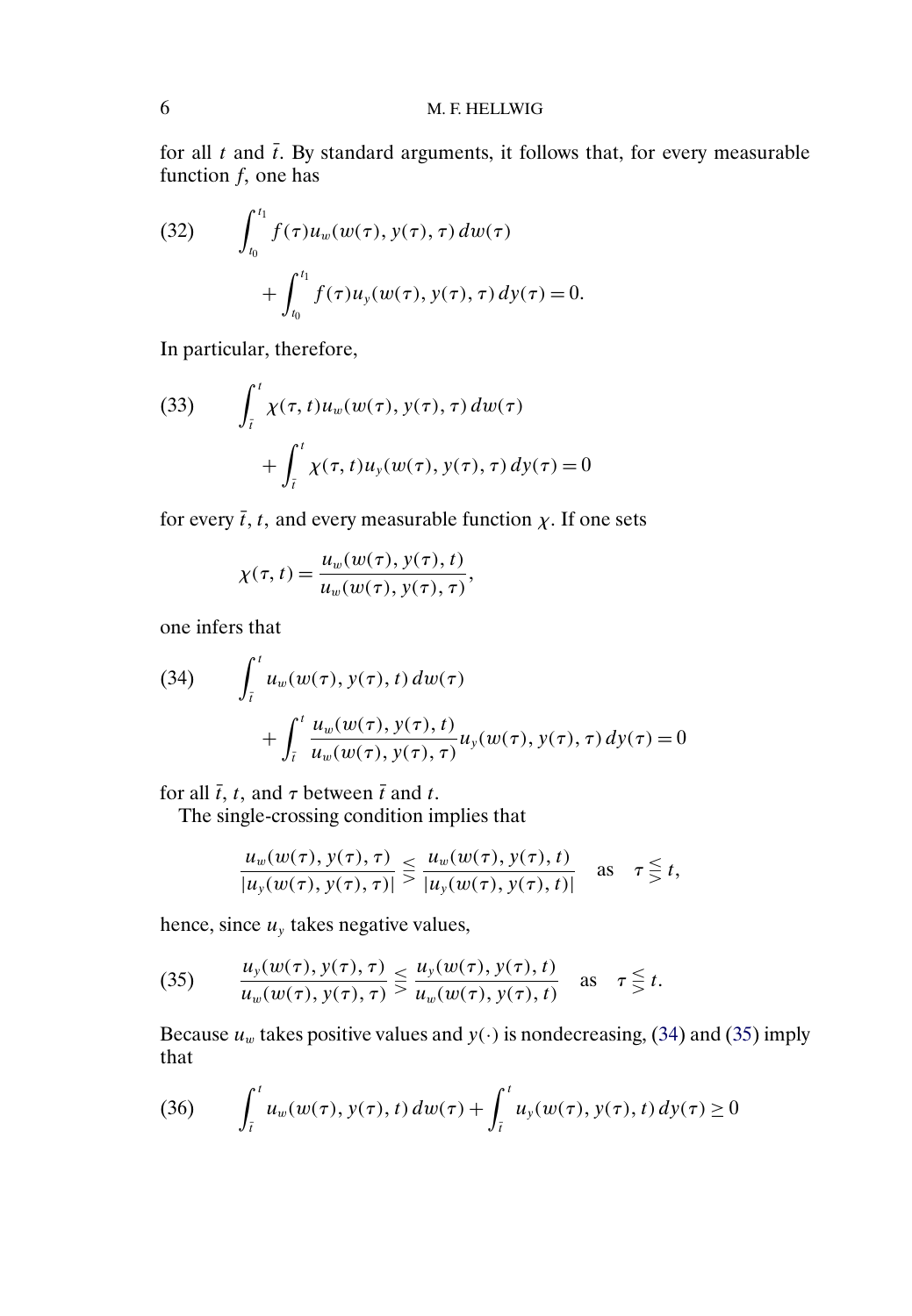<span id="page-6-0"></span>for all t and  $\bar{t}$ . Therefore,

$$
(37) \qquad u(w(t), y(t), t) - u(w(\bar{t}), y(\bar{t}), t) \ge 0
$$

for all t and  $\bar{t}$ ,  $O.E.D.$ 

LEMMA 6: A contract menu  $(w(\cdot), y(\cdot))$  that is incentive-compatible on an *interval*  $[t_0, t_1]$  *has induced utility satisfying*  $v(t) \ge 0$  *if and only if*  $v(t_0) \ge 0$ .

PROOF: It suffices to observe that, by  $(25)$ ,  $v(\cdot)$  is a nondecreasing function. *Q.E.D.*

Lemma [2.8](#page-3-0) follows from Lemmas [4–](#page-3-0)6.

## S3. PROOF OF LEMMA 2.9

LEMMA 2.9: For any incentive-compatible contract menu  $(w(\cdot), y(\cdot))$ , there *exists a nondecreasing incentive-compatible contract menu*  $(\bar{w}(\cdot), \bar{y}(\cdot))$  *that provides the agent with the same payoff*  $v(t) = u(w(t), y(t), t)$  *for all t and that satisfies*

(38) 
$$
\int [\bar{y}(t) - \bar{w}(t)] dF(t) \ge \int [y(t) - w(t)] dF(t);
$$

*moreover, the inequality in (*38) *is strict unless the contract menus*  $(w(\cdot), y(\cdot))$  *and*  $(\bar{w}(\cdot), \bar{y}(\cdot))$  are equivalent.

To prove this lemma, I need a stronger version of Lemma [2.](#page-0-0) The following result implies that if an incentive-compatible contract menu violates monotonicity, then, in the relevant part of their domains, the indifference curves of the relevant types must coincide.

LEMMA 7: If any two types t and  $\bar{t}$  are both indifferent between two contracts  $(w, y)$  and  $(\bar{w}, \bar{y}) \ll (w, y)$ , then, between these two contracts, their indifference *curves coincide, that is, for any*  $(w', y')$  *with*  $(\bar{w}, \bar{y}) \leq (w', y') \leq (w, y)$ ,

(39)  $u(w', y', t) = u(w, y, t)$  *if and only if*  $u(w', y', \overline{t}) = u(\overline{w}, \overline{y}, \overline{t})$ .

PROOF: Without loss of generality, suppose that  $t \leq \overline{t}$ . If  $(\overline{w}, \overline{y}) \leq (w', y') \leq$  $(w, y)$ , then, by Lemma [1,](#page-0-0)

(40) 
$$
u(w', y', t) = u(w, y, t)
$$

implies  $u(w', y' + \varepsilon, \overline{t}) < u(w, y, \overline{t})$  for all  $\varepsilon > 0$ , hence,

(41) 
$$
u(w', y', \bar{t}) \leq u(w, y, \bar{t}).
$$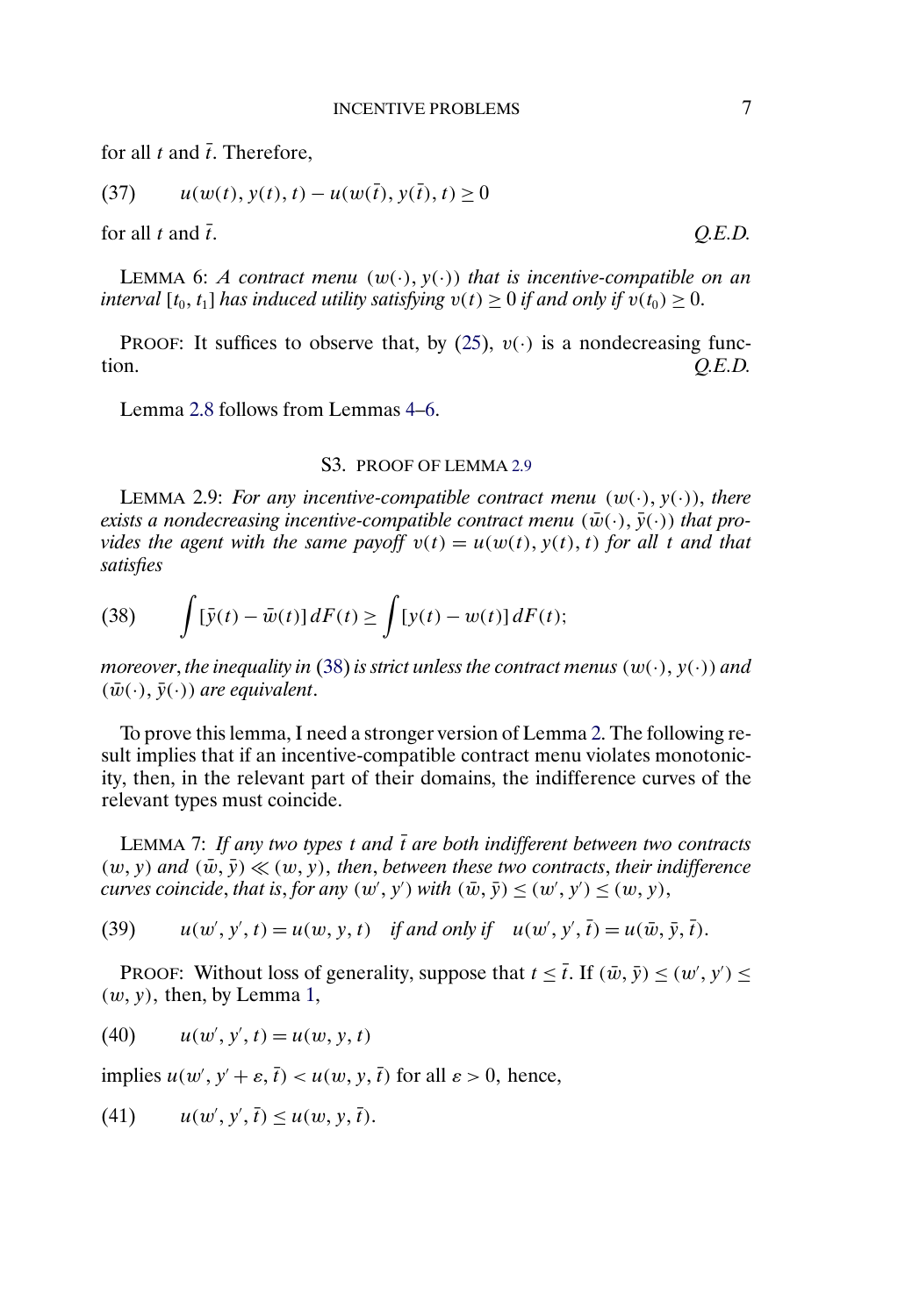## <span id="page-7-0"></span>8 M. F. HELLWIG

Because type t is indifferent between  $(w, y)$  and  $(\bar{w}, \bar{y})$ , and because  $(\bar{w}, \bar{y}) \leq$  $(w', y')$  by Lemma [1,](#page-0-0) [\(40\)](#page-6-0) also implies  $u(w' + \varepsilon, y', \overline{t}) > u(\overline{w}, \overline{y}, \overline{t})$  for all  $\varepsilon > 0$ , hence,

(42) 
$$
u(w', y', \overline{t}) \geq u(\overline{w}, \overline{y}, \overline{t}).
$$

Because type  $\bar{t}$  is also indifferent between  $(w, y)$  and  $(\bar{w}, \bar{y})$ , [\(41\)](#page-6-0) and (42) imply

(43)  $u(w', y', \overline{t}) = u(\overline{w}, \overline{y}, \overline{t}).$ 

Thus, [\(40\)](#page-6-0) implies (43). By a precisely symmetric argument, one also finds that (43) implies [\(40\)](#page-6-0). *Q.E.D.*

To proceed with the proof of Lemma [2.9](#page-6-0) itself, I need some additional notation. Given an incentive-compatible contract menu  $(w(\cdot), y(\cdot))$  with associated indirect utility function  $v(\cdot)$ , for any t, let

(44) 
$$
I(t) = \{ \bar{t} \in T | u(w(\bar{t}), y(\bar{t}), t) = v(t) \text{ and } u(w(t), y(t), \bar{t}) = v(\bar{t}) \}
$$

be the set of types  $\bar{t}$  such that both t and  $\bar{t}$  are indifferent between the pairs  $(w(t), y(t))$  and  $(w(\bar{t}), y(\bar{t}))$ . By Lemma [2,](#page-0-0) we know that, for any t, the set  $I(t)$  contains any  $\bar{t} > t$  for which  $y(\bar{t}) < y(t)$ ; indeed, if such  $\bar{t}$  exists, the set  $I(t)$  has the entire interval [t,  $\bar{t}$ ] as a subset. By Lemmas [2](#page-0-0) and [7](#page-6-0) jointly, in this case, the set  $I(t)$  also contains any  $t' < \bar{t}$  for which  $y(t') \ge y(\bar{t})$ ; indeed, it has the entire interval  $[t', \bar{t}]$  as a subset.

Given the set  $I(t)$ , let

(45) 
$$
\chi(t) := \{(w, y) | u(w, y, t) = v(t) \text{ and } y(t') \le y \le y(t'') \text{ for some } t', t'' \in I(t) \}
$$

be the segment of type t's indifference curve through  $(w(t), y(t))$  that lies between the contracts assigned to types in  $I(t)$ , and let  $\bar{\chi}(t)$  be the closure of  $\chi(t)$ . Any contract  $(w, y)$  in  $\bar{\chi}(t)$  provides type t with the same utility  $v(t)$  as the contract  $(w(t), y(t))$ . It is therefore of interest to ask which of these contracts is most profitable for the principal.

LEMMA 8: If  $(w(\cdot), y(\cdot))$  *is an incentive-compatible contract menu, then, for*  $any \t{t} \in [t_0, t_1],$  the problem

(46)  $\max_{(w,y)\in \bar{\chi}(t)} [y-w]$ 

has a unique solution  $(\bar{w}(t),\bar{y}(t))$ . The contract menu  $(\bar{w}(\cdot),\bar{y}(\cdot))$  is nondecreas*ing and incentive-compatible*.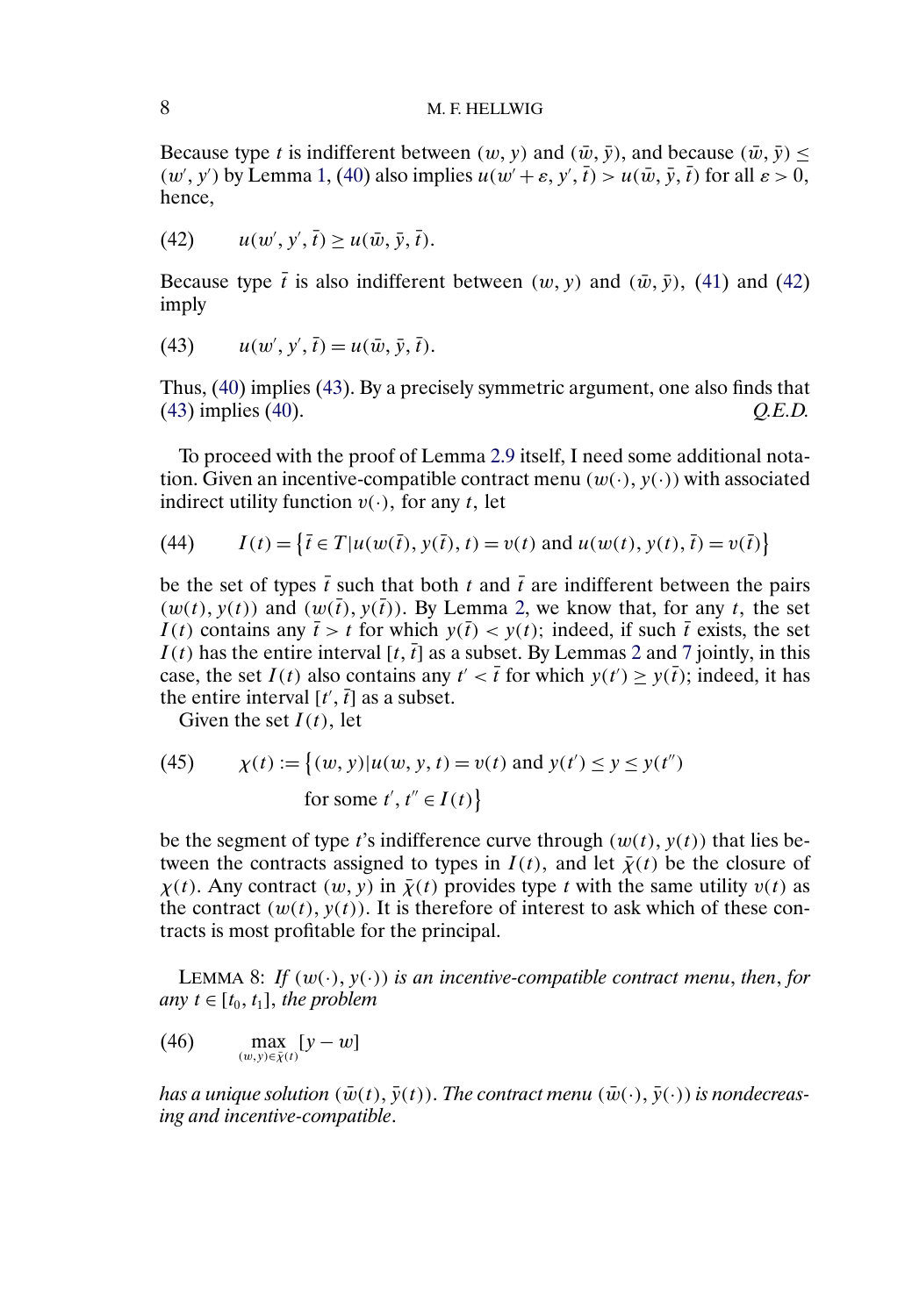PROOF: Uniqueness of the solution to the problem  $\max_{(w,y)\in \bar{\chi}(t)} [y-w]$  follows from the strict quasiconcavity of  $u$  in  $w$  and  $y$ . To prove weak monotonicity, suppose that  $t < \bar{t}$  and  $\bar{y}(t) > \bar{y}(\bar{t})$ . By Lemma [2,](#page-0-0) one has  $\bar{t} \in I(t)$ . By the definition of  $I(\cdot)$ , it follows that  $I(t) = I(\bar{t})$ . By Lemma [7,](#page-6-0) one then also has  $\chi(t) = \chi(\bar{t})$ , hence  $\bar{\chi}(t) = \bar{\chi}(\bar{t})$ . Because the solution to problem [\(46\)](#page-7-0) is unique and depends on t only through the constraint set  $\bar{\chi}(t)$ , it follows that  $(\bar{w}(t), \bar{y}(t)) = (\bar{w}(\bar{t}), \bar{y}(\bar{t}))$ . The assumption that  $t < \bar{t}$  and  $\bar{y}(t) > \bar{y}(\bar{t})$  has thus led to a contradiction and must be false. Thus  $t < \bar{t}$  implies  $\bar{y}(t) \ge \bar{y}(\bar{t})$ . Weak monotonicity of  $\bar{w}(\cdot)$  then follows from incentive compatibility.

By construction,

$$
(47) \qquad u(\bar{w}(t), \bar{y}(t), t) = v(t)
$$

for all  $t$ . To prove incentive compatibility, it therefore suffices to show that

$$
(48) \qquad v(t) \ge u(\bar{w}(\bar{t}), \bar{y}(\bar{t}), t)
$$

for all t and all  $\bar{t}$ . Since  $(\bar{w}(\bar{t}), \bar{y}(\bar{t})) \in \bar{\chi}(\bar{t})$ , there exists a sequence  $\{(w^k(\bar{t}), \bar{y}(\bar{t}))\}$  $y^k(\bar{t})$ } of elements of  $\chi(\bar{t})$  that converges to  $(\bar{w}(t), \bar{y}(t))$ . To prove (48), it therefore suffices to show that

$$
(49) \qquad v(t) \ge u(w^k(\overline{t}), y^k(\overline{t}), t)
$$

for all  $k$ .

By the definition of  $\chi(\bar{t})$ , there exist sequences  $\{\bar{t}'_k\}$ ,  $\{\bar{t}''_k\}$  of elements of  $I(\bar{t})$ such that, for any  $k$ , one has

$$
(50) \t y(\bar{t}'_k) \le y^k(\bar{t}) \le y(\bar{t}''_k);
$$

moreover,

(51) 
$$
u(w^k(\bar{t}), y^k(\bar{t}), \bar{t}) = u(w(\bar{t}'_k), y(\bar{t}'_k), \bar{t}) = u(w(\bar{t}''_k), y(\bar{t}''_k), \bar{t}).
$$

If  $t < \overline{t}$ , (50) and (5[1](#page-0-0)) in combination with Lemma 1 imply

(52) 
$$
u(w^k(\bar{t}), y^k(\bar{t}), t) \le u(w(\bar{t}'_k), y(\bar{t}'_k), t).
$$

Because incentive compatibility requires

$$
(53) \t v(t) \geq u(w(\bar{t}'_k), y(\bar{t}'_k), t),
$$

(49) follows immediately. If  $t > \overline{t}$ , one similarly obtains

(54) 
$$
u(w^k(\bar{t}), y^k(\bar{t}), t) \le u(w(\bar{t}_k''), y(\bar{t}_k''), t) \le v(t),
$$

which also yields (49).  $Q.E.D.$